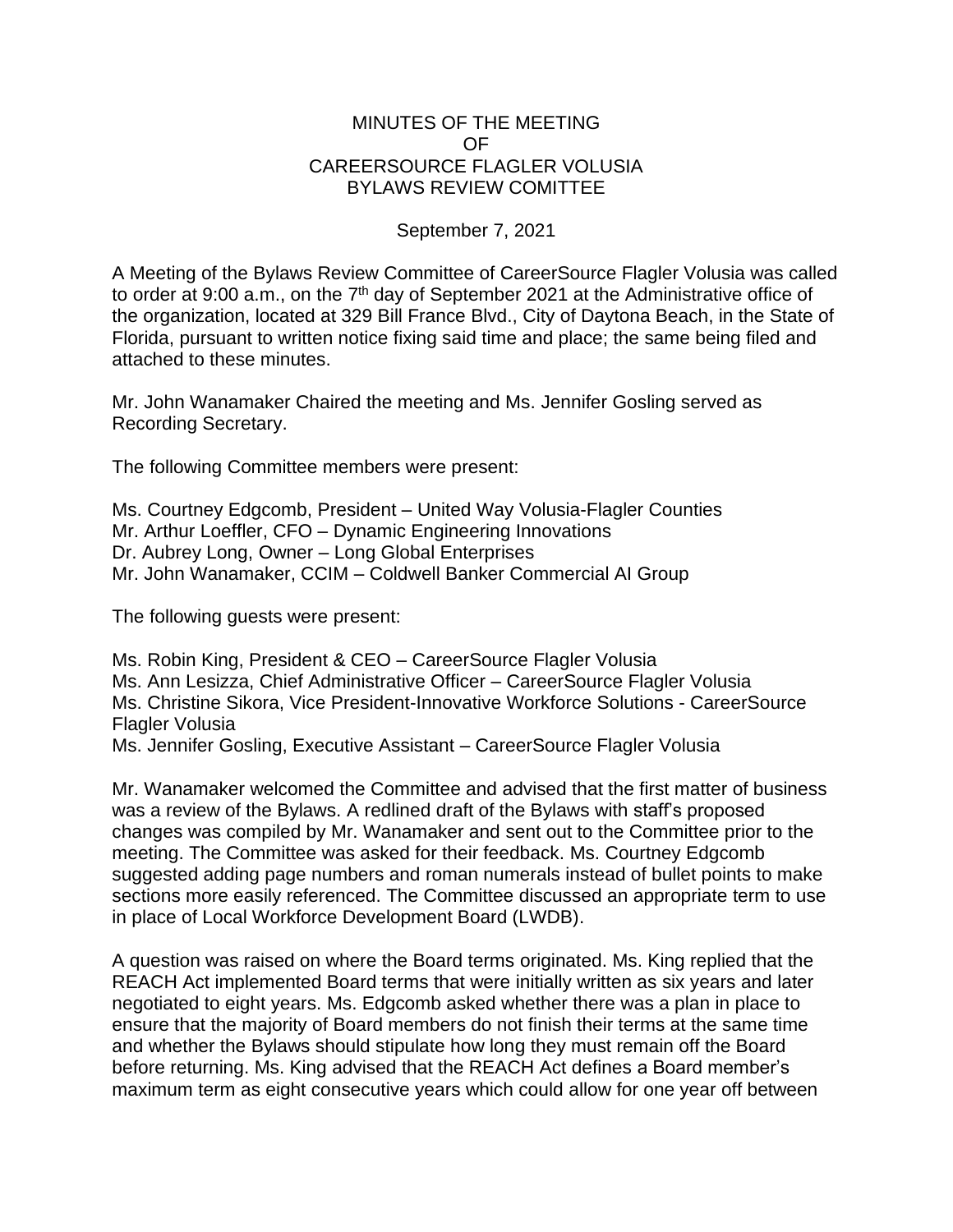terms. She advised that staff emailed a spreadsheet to the Committee which detailed each Board member's meeting participation. Ms. King stated that the Committee will decide how to stagger Board member terms and what criteria to use to determine which members' terms will end first. She noted that the Executive and Finance Committees require the participation of one non-Board member and that could provide continuity for some of the Board members who finish their terms. Ms. Ann Lesizza recommended keeping a similar version of the last sentence in the section regarding Board tenure which stated that terms can be renewed without renomination. She advised that since terms will be reduced to two years instead of three, keeping a similar clause would eliminate the long renomination process for Board members. Ms. King suggested rewriting the phrase to say, "Directors will be eligible for reappointed without renomination for additional terms." The Committee concurred. A discussion followed on whether to include the nomination process in the Bylaws or create a separate policy.

Ms. King advised that the Division of Blind Services has asked to have one of their staff on each of the local workforce development boards. She stated that they were neither a required seat nor considered part of the private sector. Ms. King asked Ms. Lesizza if a nomination letter is required for noncompulsory Board members. Ms. Lesizza replied that she would research to see if noncompulsory members must follow the same nomination process. Ms. King recommended changing the sentence which had specified nominations were received for private sector Board members to, "Nominations shall be submitted to the Local Elected Officials."

Mr. Arthur Loeffler questioned why the conflict of interest was positioned within the meeting section of the Bylaws instead of the organizational section. Ms. King replied that it was put in the meeting section because that is when conflicts are declared. She asked if it would be better to include the conflict of interest in a separate policy and referenced in the Bylaws. The Committee agreed that the conflict of interest details should be kept in a policy.

A discussion ensued on the terms for Board Officers. Ms. Lesizza explained that currently, Board Officers serve two one-year terms. She noted that the section in the Bylaws covering Board Officer terms would need to be updated if it were increased to two two-year terms as specified in the REACH Act. The Committee concurred.

Next, the members discussed the Chair's term of office. Ms. Lesizza explained that currently, the Chair serves two one-year terms. REACH states that the Chair can serve two-year terms and no more than two terms. The Committee agreed the Bylaws should be changed to comply for REACH. Ms. Lesizza asked if the Secretary position should abide by the same term limits as other officers. The Committee agreed that all Board Officers should follow the same term limits.

Ms. King asked whether a Treasurer position should be added. The Committee agreed that there should be an Officer who reviews the budget more frequently. Ms. King